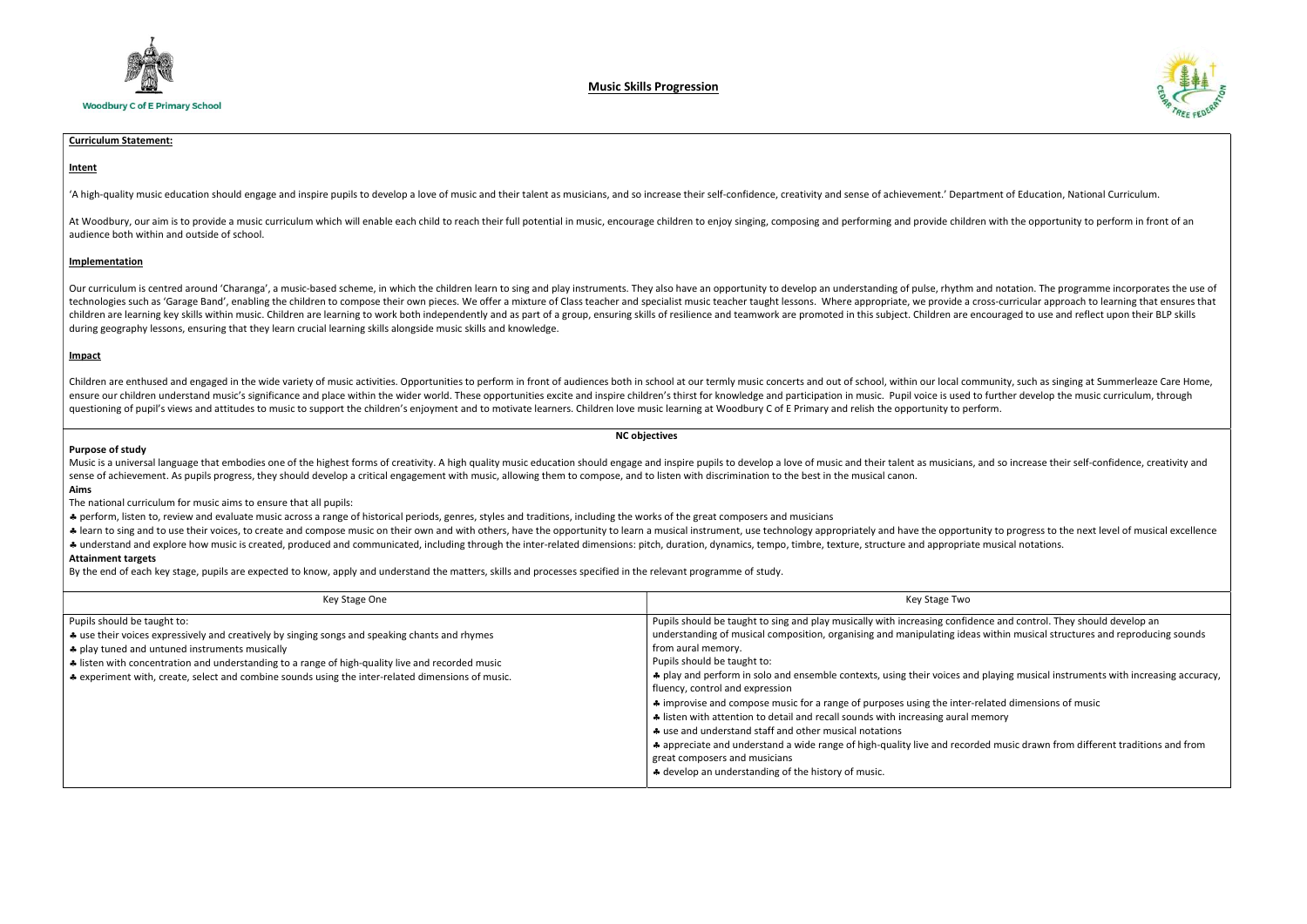| <b>NC Strand</b>                |                                                                                                                                                                                                                                                                       | $\overline{2}$                                                                                                                                                                                                                                                                                                                            | 3                                                                                                                                                                                                                                                                                                                                                                                                                 | 4                                                                                                                                                                                                                                                                                                                                                                                                                                                                      | 5                                                                                                                                                                                                                                                                                                                                                                                                                                                                                                                                  | 6                                                                                                                                                                                                                                                                                                                                                                                                                                                                                     |
|---------------------------------|-----------------------------------------------------------------------------------------------------------------------------------------------------------------------------------------------------------------------------------------------------------------------|-------------------------------------------------------------------------------------------------------------------------------------------------------------------------------------------------------------------------------------------------------------------------------------------------------------------------------------------|-------------------------------------------------------------------------------------------------------------------------------------------------------------------------------------------------------------------------------------------------------------------------------------------------------------------------------------------------------------------------------------------------------------------|------------------------------------------------------------------------------------------------------------------------------------------------------------------------------------------------------------------------------------------------------------------------------------------------------------------------------------------------------------------------------------------------------------------------------------------------------------------------|------------------------------------------------------------------------------------------------------------------------------------------------------------------------------------------------------------------------------------------------------------------------------------------------------------------------------------------------------------------------------------------------------------------------------------------------------------------------------------------------------------------------------------|---------------------------------------------------------------------------------------------------------------------------------------------------------------------------------------------------------------------------------------------------------------------------------------------------------------------------------------------------------------------------------------------------------------------------------------------------------------------------------------|
| Performing                      | VOCAL<br>Sing simple songs from memory                                                                                                                                                                                                                                | <b>VOCAL</b><br>Sing songs, rounds and chants and use<br>simple vocal patterns as<br>accompaniments                                                                                                                                                                                                                                       | <b>VOCAL</b><br>Sing rounds and partner songs,<br>maintaining own part                                                                                                                                                                                                                                                                                                                                            | <b>VOCAL</b><br>Sing rounds and partner songs,<br>maintaining own part                                                                                                                                                                                                                                                                                                                                                                                                 | VOCAL<br>Sing simple part songs with control and<br>an awareness of phrasing                                                                                                                                                                                                                                                                                                                                                                                                                                                       | <b>VOCAL</b><br>Confidently sing part songs with control,<br>expression and an awareness of<br>phrasing                                                                                                                                                                                                                                                                                                                                                                               |
|                                 | <b>INSTRUMENTAL</b><br>Begin to use correct technique for a<br>range of percussion instruments, body<br>percussion and simple tuned<br>instruments<br>Keep a steady beat and copy simple<br>rhythm<br>patterns                                                        | INSTRUMENTAL<br>Use correct technique for a range of<br>percussion instruments, body percussion<br>and simple tuned instruments<br>Choose and play patterns with<br>increasing confidence                                                                                                                                                 | <b>INSTRUMENTAL</b><br>Use correct technique for a range of<br>untuned and tuned percussion<br>instruments, body percussion and a<br>variety of tuned instruments<br>Copy and match simple patterns<br>Keep to a steady beat<br>Maintain an independent part within a<br>group                                                                                                                                    | INSTRUMENTAL<br>Maintain rhythmic and melodic ostinato<br>Maintain an independent part within a<br>group, using controlled playing<br>techniques                                                                                                                                                                                                                                                                                                                       | <b>INSTRUMENTAL</b><br>Play simple parts with accuracy<br>Accurately maintain an independent<br>part within a group, using controlled<br>playing techniques                                                                                                                                                                                                                                                                                                                                                                        | INSTRUMENTAL<br>Play simple parts with accuracy and<br>awareness of pitch, dynamics and<br>balance<br>Accurately maintain an independent<br>part within a group, using controlled<br>playing techniques with awareness of<br>the occasion<br>and purpose                                                                                                                                                                                                                              |
|                                 | PERFORMING<br>Perform in front of peers in the<br>classroom<br>Perform in assemblies within school                                                                                                                                                                    | PERFORMING<br>Perform in front of parents/carers within<br>school setting                                                                                                                                                                                                                                                                 | PERFORMING<br>Perform at school fairs/other gatherings<br>Perform alongside other schools in<br>community projects outside of the<br>school environment                                                                                                                                                                                                                                                           | PERFORMING<br>Perform at school fairs/other gatherings<br>Perform alongside other schools in<br>community projects outside of the<br>school environment                                                                                                                                                                                                                                                                                                                | PERFORMING<br>Take part in wider community events<br>such as music festivals                                                                                                                                                                                                                                                                                                                                                                                                                                                       | PERFORMING<br>Take part in wider community events<br>such as music festivals                                                                                                                                                                                                                                                                                                                                                                                                          |
| Improvising<br>and<br>Composing | Choose, create and order sounds for<br>different purposes<br>Choose, create and remember higher<br>and lower sound patterns<br>Begin to invent symbols to represent<br>sounds                                                                                         | Choose, create and order sounds for<br>different purposes<br>Choose, create and remember higher<br>and lower sound patterns and simple<br>rhythmic patterns<br>Invent symbols to represent sounds and<br>rhythms                                                                                                                          | Choose carefully and order sounds<br>within simple structures such as<br>beginning, middle, end, and in response<br>to given starting points<br>Within a group, create and play layered<br>music with an awareness of how the<br>layers fit together<br>Represent sounds and rhythms with<br>symbols<br>Begin to recognise the key elements of a<br>stave, with an awareness that<br>positioning represents pitch | Improvise and compose within known<br>structures featuring musical changes<br>Improvise and compose with an<br>awareness of context and purpose<br>Recognise and use simple rhythms and a<br>limited number of pitches on a stave                                                                                                                                                                                                                                      | Improvise and compose using the use of<br>simple chord structures<br>Improvise, compose and refine with an<br>awareness of context and purpose<br>Represent sounds with detailed symbols<br>and using simple formal notation from<br>the treble clef<br>Recognise and use simple rhythms, rests<br>and a limited number of pitches                                                                                                                                                                                                 | Improvise and compose including the<br>use<br>of scales, complex rhythm<br>patterns and chord structures<br>Within a group, create<br>and play with an awareness<br>of balance<br>Represent sounds with detailed symbols<br>and using formal notation and other<br>symbols from the treble clef<br>Recognise and use simple rhythms, rests<br>and an increased number of pitches<br>including understanding time signatures                                                           |
| Listening and<br>Understanding  | Respond to changes in character<br>through<br>movement, words and pictures<br>Talk about music heard with appropriate<br>vocabulary, giving opinions<br>Listen to pieces and composers from<br>different periods of music and begin to<br>identify them on a timeline | Respond to changes in mood through<br>movement, words and pictures<br>Give opinions, justifying musical ideas<br>with<br>appropriate vocabulary<br>Listen to pieces and composers from<br>different periods of music and begin<br>to identify them on a timeline, with an<br>awareness of other key historical events<br>at the same time | Develop an awareness of the music's<br>context and purpose<br>Identify some of the structural and<br>expressive aspects of the music (e.g.<br>starts quiet and gradually gets louder)<br>Identify instruments heard and how they<br>are played<br>Begin to compare different styles of<br>music<br>from different periods in music history                                                                        | Listen to music with layered parts,<br>noticing how the layers fit together<br>Develop an awareness of the music's<br>context, purpose and the composer's<br>intent<br>Identify some of the structural and<br>expressive aspects of the music (e.g.<br>rhythmic ostinato on the drum)<br>Give opinions, using appropriate musical<br>vocabulary to justify these<br>Have an increasing awareness of periods<br>of music history and key composers at<br>different eras | Listen to music with a variety of<br>textures, noticing different types of<br>harmony<br>Compare and contrast different music,<br>with an awareness of the music's<br>context, purpose and the composer's<br>intent<br>Identify some of the structural and<br>expressive aspects of the music heard<br>(e.g. major or minor chords)<br>Identify different ensemble<br>combinations, instruments heard and<br>their role within the ensemble (e.g.<br>ostinato; melody)<br>Recall some key features of different<br>musical periods | Listen to music with a range of different<br>metres<br>Identify some of the structural and<br>expressive aspects of the music heard<br>(e.g. chromatic scales used in the<br>melody)<br>Give opinions, using appropriate and<br>extended vocabulary to justify these<br>Have an awareness of the progression of<br>music through a historical timeline, can<br>name some key composers from each<br>period and can make references to other<br>key historical events at various times |